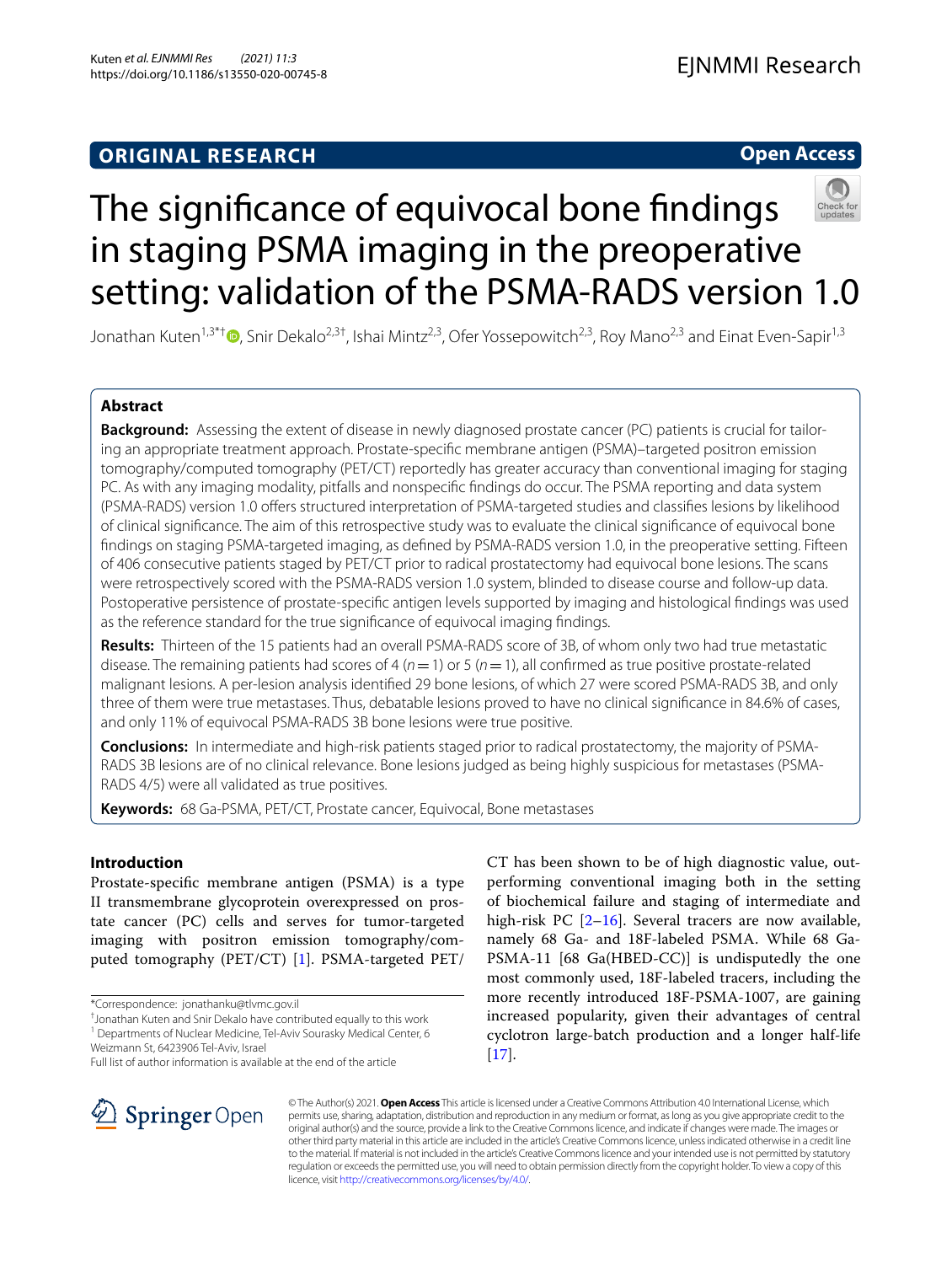As with any sensitive imaging modality, equivocal findings are inevitable. These may warrant further workup, primarily to exclude the possibility of a falsepositive finding  $[18–24]$  $[18–24]$  $[18–24]$ . It has been suggested that although 18F-PSMA-1007 PET/CT has equal or even superior detectability compared to 68 Ga-PSMA-11  $[25-27]$  $[25-27]$  $[25-27]$ , it may also be prone to more false-positive fndings [\[28](#page-7-3)]. In the preoperative setting, for instance, a false-positive bone metastasis reading will modify the original treatment plan and unjustifably exclude patients from receiving local defnitive therapy with curative intent [[29](#page-7-4)]. Data on the signifcance of these indeterminate lesions on staging PSMA-targeted imaging are lacking. Several systems have been proposed to facilitate the interpretation of PSMA-targeted PET scans  $[30-33]$  $[30-33]$ . These systems allow for better communication between nuclear physicians and referring clinicians and ofer a standardized classifcation scheme of equivocal findings to guide further management. The PSMA-RADS version 1.0 reportedly has a low interobserver variability, even among readers with varying levels of experience [\[34,](#page-7-7) [35](#page-7-8)], however, comparison to a reference standard is lacking.

We sought to evaluate the clinical signifcance of equivocal bone fndings on PSMA-targeted imaging in the preoperative setting, as defned by PSMA-RADS version 1.0, and to compare it to the reference standard of undetectable post-radical prostatectomy (RP) prostate-specifc antigen (PSA) levels.

## **Materials and methods**

#### **Patients**

After obtaining institutional review board approval (663-20-TLV), we queried our prospectively maintained institutional database between 2015 and 2020 to retrieve the 406 registered consecutive PC patients classifed as intermediate and high-risk according to the National Comprehensive Cancer Network (NCCN) risk stratifcation scheme [\[36](#page-7-9)]. All patients had undergone systemic staging by PSMA-targeted PET/CT in our medical center, followed by RP and pelvic lymph node dissection (PLND). Patients with PSMA-avid primary tumors and indeterminate bone fndings were not uniformly declined the opportunity of surgery as a local treatment modality but rather counseled about the probability of false-positive PET fndings versus the likelihood of genuine oligometastatic disease, with the latter mandating future systemic and/or bone-targeted therapy. Prostatic lesions, pelvic PSMA-positive LNs, as well as lesions considered benign (PSMA-RADS 1 and 2) were not considered contraindicators of surgery as the defnitive treatment option.

#### **Imaging protocol**

PET/CT studies were performed with either the Discovery 690 or the Discovery MI PET/CT systems (GE Healthcare) as previously described in depth elsewhere [[1](#page-6-0), [17,](#page-6-3) [37](#page-7-10)]. Patients were properly hydrated, asked to void immediately before acquisition, and scanned from mid-thigh to the tip of the skull approximately 60 min after 68 Ga-PSMA-11 at a dose of 1.8–2.2 MBq per kilogram bodyweight was injected intravenously or approximately 90 min after 18F-PSMA-1007 after a dose of 4 MBq per kilogram bodyweight was injected intravenously. A diagnostic CT scan was acquired by means of automatic mA-modulation, and 120 kV. CT data were used for PET attenuation correction.

PET images were acquired in a three-dimensional (3D) mode with an acquisition time of 3 min per bed position, and a matrix size of  $128 \times 128$  (Discovery 690) or  $256 \times 256$  (Discovery MI), and reconstructed with the VUE Point FX method by GE Healthcare that uses time of fight information and includes a fully 3D-ordered subset expectation maximization algorithm with 3 iterations/24 subsets and a flter cutof of 8.0 mm (Discovery 690, 68 Ga), 2 iterations/24 subsets and a filter cutoff of 6.4 mm (Discovery 690, 18F), 3 iterations/8 subsets and a filter cutoff of 6.0 mm (Discovery MI, 68 Ga), or 4 iterations/8 subsets and a flter cutoff of 6.0 mm (Discovery MI, 18F), as well as corrections for normalization, attenuation, scatter, randoms and dead time. A standard Z-flter was applied to smooth between transaxial slices.

### **Image analysis**

Staging PSMA PET/CT scans were re-reviewed by a dedicated nuclear medicine specialist experienced in interpreting PSMA studies (JK), who was blinded to all other clinical and otherwise available imaging data, including postoperative PSA levels. Individual bone lesions were categorized by means of the PSMA reporting and data system (PSMA-RADS) version 1.0, and an overall score was derived based on the highest individual lesion score (excluding the primary prostatic lesion and pelvic lymph nodes).

## **Reference standard**

Postoperative PSA measurements, correlative imaging modalities, follow-up PSMA-targeted scans, and histopathological biopsy specimens, when available, were used as reference standards to establish whether lesions suspicious on imaging were clinically relevant. Persistence of PSA levels was defined as a post-RP PSA of  $\geq 0.1$  ng/mL [[38\]](#page-7-11).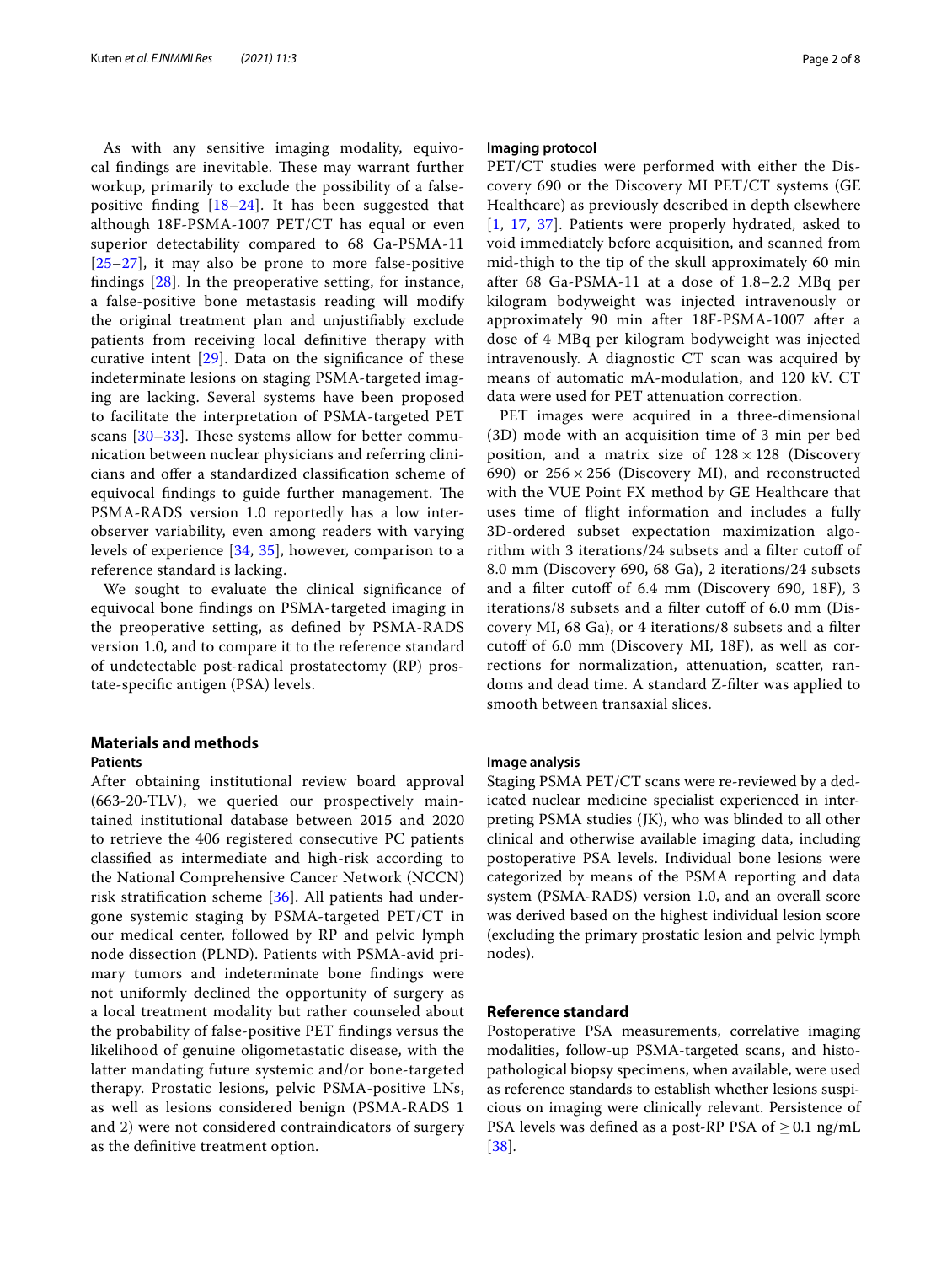#### **Statistical analysis**

Descriptive statistics were performed using Microsoft Excel (2018).

#### **Results**

Fifteen of the 406 patients (3.7%) with equivocal PET/ CT findings were identified. Thirteen of these 15 had an overall PSMA-RADS 3B score (equivocal bone lesions), and two had bone lesions classifed as PSMA-RADS 4 and 5, the latter highly suggestive of metastatic disease. Detailed information on patient characteristics, PSA levels, imaging fndings, and correlative data are pre-sented in Table [1](#page-3-0). None of the patients in the present study had equivocal soft-tissue lesions (PSMA-RADS 3A).

Eleven of the 15 patients (73.3%) reached an undetectable PSA level following surgery. Of the four patients (26.7%) with PSA persistence after surgery, two were classifed as PSMA-RADS 3B and two as PSMAR-RADS 4 and 5. These lesions are described in Table [2](#page-4-0). Subsequent imaging studies (PET PSMA and magnetic resonance imaging [MRI]) confrmed the diagnosis of bone metastases in these four patients and guided further therapy.

A total of 29 bone lesions were studied in the 15 patients with apparently equivocal findings. Three of the 27 equivocal lesions (11.1%) that were reclassifed as PSMA-RADS 3B were determined as being genuinely positive by means of postoperative PSA persistence and further confrmatory imaging data, whereas 24 were ultimately categorized as false-positive (Fig. [1\)](#page-4-1). Figures [2](#page-5-0) and [3](#page-5-1) show examples of PSMA-RADS 3B lesions that were proven to be true positive and false positive, respectively. Twelve of these 15 patients underwent 68 Ga-PSMA-11 PET/CT and the other three underwent 18F-PSMA-1007 PET/CT. A total of 13 PSMA-RADS 3B lesions were detected in the latter subgroup, of which nine were in the ribs, and all were determined as being clinically insignifcant (false-positive) by follow-up data. One patient with PSMA-RADS 3B lesions also had thickening of the terminal ileum and an enlarged mesenteric LN classifed as PSMA-RADS 3D which was later diagnosed as a neuroendocrine tumor.

## **Discussion**

The skeletal system is the most common site of distant metastatic spread in PC [\[39\]](#page-7-12). Although PSMA-targeted imaging demonstrates improved sensitivity and specifcity in detecting bone metastases compared to traditional imaging modalities, such as bone scintigraphy, CT, and MRI, in patients with primary intermediate or high-risk PC, PSMA-ligand uptake can appear in other benign as well as malignant osseous lesions [[19](#page-6-5), [23](#page-6-6)]. Data on the true nature of equivocal bone lesions on PSMA-targeted imaging are lacking.

In the present cohort of intermediate- and high-risk PC patients planned for RP, 15/406 (3.7%) patients had equivocal bone lesions on their preoperative PSMAtargeted PET/CT staging. Importantly, unlike previous studies, all of our patients underwent RP, after which PSA persistence is thought to be due to residual cancer [\[40](#page-7-13)]. This enabled the use of postoperative PSA test results as a highly sensitive reference standard for evaluating the true nature of fndings on pre-surgical PSMA-targeted imaging. To the best of our knowledge, this is also the frst study to utilize the PSMA-RADS version 1.0 in a cohort of patients who were evaluated for staging prior to RP.

The scans of 13 of our patients were classified as overall PSMA-RADS 3B, i.e., having equivocal bone lesions, and only two of them had evidence of true distant metastases after surgery. Thus, the debatable lesions proved to have no clinical signifcance in 84.6% of cases. On a per-lesion analysis, only 11% of equivocal PSMA-RADS 3B bone lesions were true positive. Furthermore, all of the lesions involving the ribs were deemed clinically insignifcant.

Our current results are comparable to those of several previous studies. Yin et al. [\[41](#page-7-14)] evaluated equivocal fndings on 18F-DCFPyL PET/CT and found that only a minority (21.4%) of PSMA-RADS 3B lesions were eventually diagnosed as true metastases. Unlike the current study that focused on patients presenting for staging prior to defnitive surgery, their investigation was comprised of patients in diferent stages of disease and only follow-up PET was used as reference standard. Rauscher et al. [[28](#page-7-3)] compared the frequency of PSMA-ligand-positive benign lesions between 68 Ga-PSMA-11 and 18F-PSMA-1007 PET/CT performed for biochemical failure, and those authors found that 24% and 27%, respectively, of the bone lesions to be false-positive. Those authors also showed that 18F-PSMA-1007 was prone to false-positive uptake in bone, especially in the ribs, and those results were supported by other publications [\[42](#page-7-15)] and consistent with those of our current study, in which the few patients who underwent 18F-PSMA-1007 PET showed more clinically insignifcant nonspecifc bone lesions.

Our fndings support the concept that lesions classifed as PSMA-RADS 3B are genuinely equivocal. However, in the setting of staging patients otherwise considered for RP, one may be reassured that the majority of patients with such lesions do not actually harbor metastatic disease, since these lesions will prove to be of no clinical signifcance, and, therefore, surgery should not be denied outright. Furthermore, the equivocal rib lesions, a wellrecognized nonspecifc fnding on PSMA imaging, were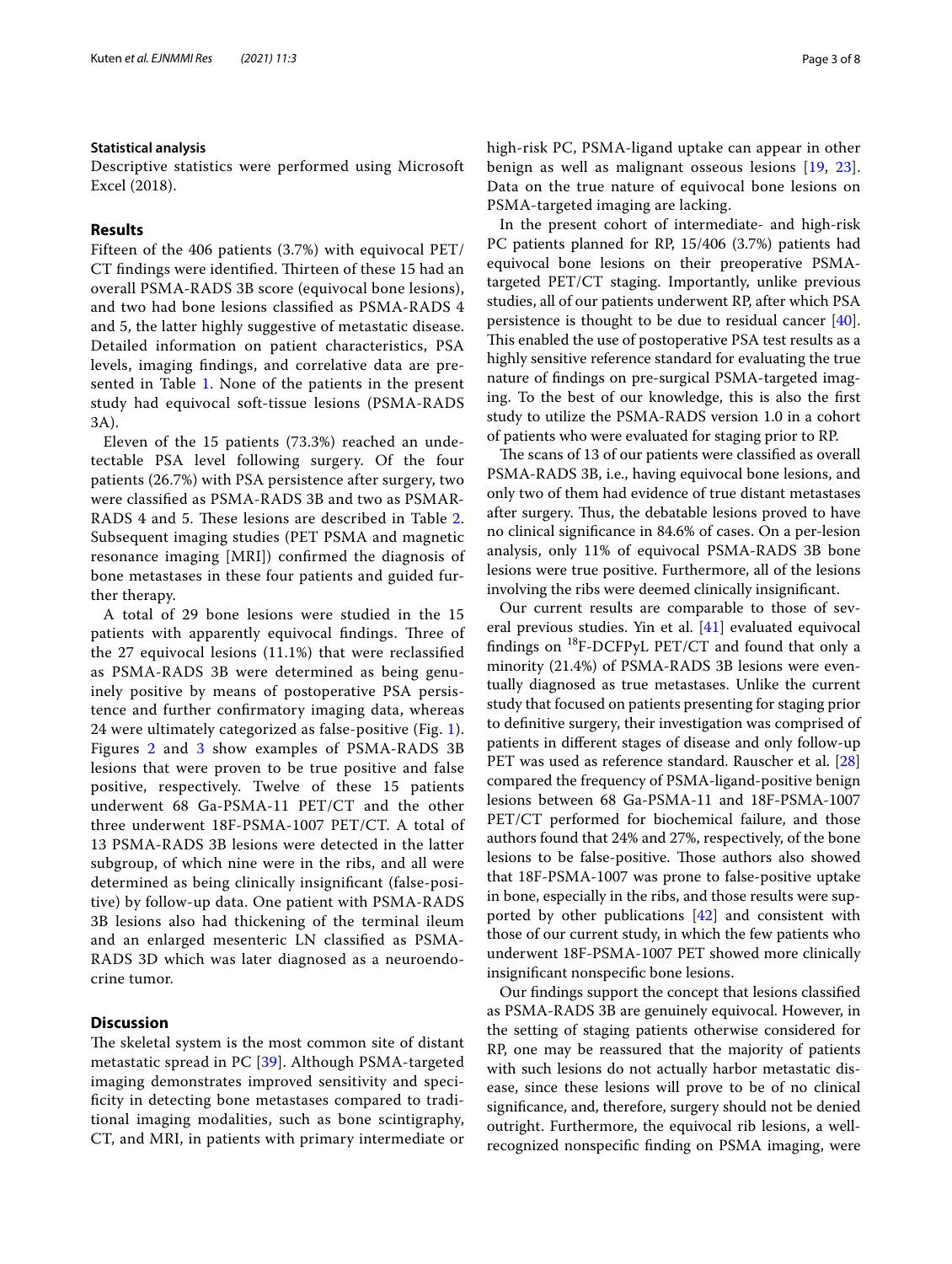|                |         | Table 1 Patient characteristics, overall PSMA-R.                             |                |                   |                         |                |               |             | ADS scores, and correlative data $(n=15)$                                                                                                         |                                                                                                       |                          |                              |                  |                                |
|----------------|---------|------------------------------------------------------------------------------|----------------|-------------------|-------------------------|----------------|---------------|-------------|---------------------------------------------------------------------------------------------------------------------------------------------------|-------------------------------------------------------------------------------------------------------|--------------------------|------------------------------|------------------|--------------------------------|
| ş              | Age (y) | Biopsy ISUP                                                                  | Pre-RP PSA     | Clinical<br>stage | Risk-group <sup>a</sup> | <b>RP ISUP</b> | 꼽             | $\tilde{z}$ | Lymph nodes<br>dissected<br>positive                                                                                                              | Tracer                                                                                                | PSMA-<br>RADS<br>Overall | PSA (ng/ml)<br>$\frac{1}{2}$ | (mg/ml)          | 2nd PSA Correlative modalities |
|                | 3       |                                                                              | 55             | T <sub>1C</sub>   |                         |                | ⊂             |             | $\approx$                                                                                                                                         | 18F-PSMA-1007                                                                                         | 3B                       | 0.04                         | 0.07             | MRI, CT                        |
|                | 69      |                                                                              | 51             | 12b               |                         |                |               |             | 9/0                                                                                                                                               | 68 Ga-PSMA-11                                                                                         | 38                       | $\circ$                      |                  | Rib cage X-ray                 |
|                | 26      |                                                                              | $\cup$         |                   |                         |                |               |             | 13/0                                                                                                                                              | 68 Ga-PSMA-11                                                                                         | 4                        | $\overline{4}$               | n/a <sup>b</sup> | MRI, follow-up PSMA PET/CT     |
| 4              | 24      |                                                                              |                | Fic               |                         |                |               |             | $\frac{8}{0}$                                                                                                                                     | 68 Ga-PSMA-11                                                                                         | 3B                       | 0.09                         | 0.09             | None                           |
|                | 2       |                                                                              |                | Ĕ                 |                         |                |               |             | 12/0                                                                                                                                              | 68 Ga-PSMA-11                                                                                         | 3B                       | 0.09                         | 0.09             | Follow-up PSMA PET/CT          |
| ৩              | R       |                                                                              | $\overline{9}$ | $\Gamma$ a        |                         |                |               |             | $\frac{1}{6}$                                                                                                                                     | 18F-PSMA-1007                                                                                         | 38                       | $\circ$                      | $\circ$          | None                           |
|                | 57      |                                                                              | 10.5           | T <sub>2a</sub>   |                         |                | ⊆             |             | 20/0                                                                                                                                              | 18F-PSMA-1007                                                                                         | 3B                       | $\circ$                      | $\circ$          | MRI                            |
| $\infty$       | 56      |                                                                              | 12.13          | <b>Db</b>         |                         |                |               |             | 21/0                                                                                                                                              | 68 Ga-PSMA-11                                                                                         | 3B                       |                              |                  | <b>MR</b>                      |
| $\sigma$       | 69      |                                                                              | $\circ$        | T <sub>2</sub> b  |                         |                |               |             | 19/0                                                                                                                                              | 68 Ga-PSMA-11                                                                                         | 38                       | 0.54                         | 0.81             | MRI, follow-up PSMA PET/CT     |
| $\subseteq$    | 46      |                                                                              |                | Ξ                 |                         |                | ➢             | C           | 21/0                                                                                                                                              | 68 Ga-PSMA-11                                                                                         | 38                       | $\circ$                      | $\circ$          | Histopathology                 |
|                | 2       |                                                                              | 6.3            | Fic               |                         |                |               |             | 14/0                                                                                                                                              | 68 Ga-PSMA-11                                                                                         | 38                       | $\circ$                      | $\circ$          | None                           |
|                |         |                                                                              | 25             |                   |                         |                |               |             | 14/1                                                                                                                                              | 68 Ga-PSMA-11                                                                                         | 38                       | 2.9                          | $\overline{4}$   | MRI, follow-up PSMA PET/CT     |
| $\infty$       |         |                                                                              | 6.5            | Fic               |                         |                |               |             | $\overline{71}$                                                                                                                                   | 68 Ga-PSMA-11                                                                                         | 5                        | 3                            | $\mathfrak{D}$   | Follow-up PSMA PET/CT          |
| $\overline{4}$ | 74      |                                                                              | Ō              | ΓL                |                         |                | C             | C           | 14/0                                                                                                                                              | 68 Ga-PSMA-11                                                                                         | 3B                       | $\circ$                      | $\circ$          | None                           |
| S              | 3       | $\sim$                                                                       |                | Fic               |                         |                | $\rightarrow$ | $\subset$   | 17/0                                                                                                                                              | 68 Ga-PSMA-11                                                                                         | 3B                       | O                            | n/a              | Follow-up PSMA PET/CT          |
|                |         | RP radical prostatectomy, ISUP International Society of Urological           |                |                   |                         |                |               |             |                                                                                                                                                   | Pathology, EPE extraprostatic extension, SVI seminal vesicle invasion, MRI magnetic resonance imaging |                          |                              |                  |                                |
|                |         | <sup>a</sup> NCCN risk group: 1 = favorable intermediate; 2 = unfavorable in |                |                   | $ntermediate; 3 = high$ |                |               |             |                                                                                                                                                   |                                                                                                       |                          |                              |                  |                                |
| م              |         | Patient already started on systemic therapy with PSA reduction               |                |                   |                         |                |               |             |                                                                                                                                                   |                                                                                                       |                          |                              |                  |                                |
|                |         |                                                                              |                |                   |                         |                |               |             | <sup>c</sup> MRI findings inconclusive. However, a CT scan performed 10 years earlier showed the same finding, supporting a nonprostatic etiology |                                                                                                       |                          |                              |                  |                                |

<span id="page-3-0"></span>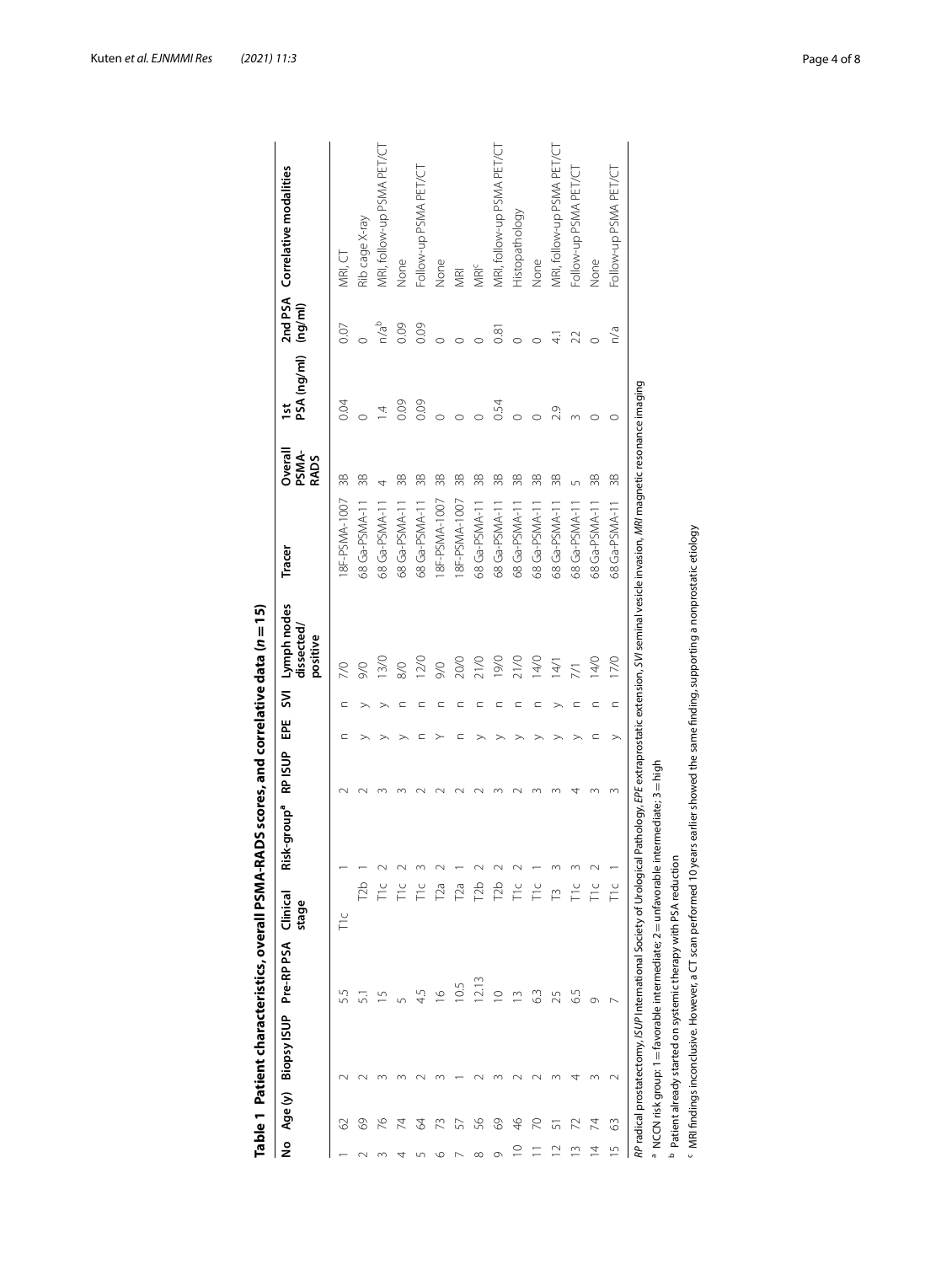| <b>Patient No</b> | Overall<br><b>PSMA-RADS</b><br>score | Lesion 1: location, uptake,<br><b>PSMA-RADS score, CT findings</b> | Lesion 2: location, uptake,<br><b>PSMA-RADS score, CT findings</b>        | Lesion 3: location, uptake,<br><b>PSMA-RADS score, CT</b><br>findings | 1st PSA (ng/ml) |
|-------------------|--------------------------------------|--------------------------------------------------------------------|---------------------------------------------------------------------------|-----------------------------------------------------------------------|-----------------|
| 3                 | 4                                    | Sacrum, intense, 4, tiny sclerotic<br>lesion <sup>a</sup>          | Right ramus pubis, mild, 3B, non-<br>specific mild sclerosis <sup>a</sup> | 4th left rib, mild, 3B, none                                          | 1.4             |
| $\mathsf{Q}$      | 3B                                   | C4 vertebra, mild, 3B, small lucent<br>lesion <sup>a</sup>         | Right ilium, mild, 3B, nonspecific<br>mild sclerosis                      |                                                                       | 0.54            |
| 12                | 3B                                   | Left ilium, mild, 3B, none <sup>a</sup>                            |                                                                           |                                                                       | 2.9             |
| 13                |                                      | Right ilium, intense, 5, small lytic<br>lesion <sup>a</sup>        |                                                                           |                                                                       |                 |

<span id="page-4-0"></span>**Table 2 Patients with persistence of PSA levels**  $(n=4)$ 

<sup>a</sup> True positive lesion



<span id="page-4-1"></span>all insignifcant in the present patient population. Nevertheless, as suggested by the PSMA-RADS system, clinicians should be aware of the possibility of 3B lesions harboring malignancy, however remote and should consider follow-up of these indeterminate lesions or further imaging (i.e., MRI).

Two of our patients had lesions considered as being highly suggestive for PC metastases, and both proved to be true positive lesions by our reference standard. Another patient had lesions highly suspicious for nonprostatic malignancy, and that fnding was validated by histopathology. Thus, the positive predictive values for PSMA-RADS scores 4, 5, and 3D were 100%. We recognize that this perfect predictive value is probably an overestimation due to the small number of patients in the present investigation and that larger trials are needed to further validate these fndings.

Given the increasing use of PSMA-targeted imaging, not only for evaluating biochemical failure but also for staging, clinicians are faced with real-life dilemmas regarding the correct approach to not-uncommon equivocal fndings on PSMA imaging. Our study group, however small, provides evidence-based answers for the multidisciplinary teams who are dealing with the need to decide upon the appropriate therapeutic management for this ever-growing group of patients.

Although the blinded retrospective interpretation of scans using a standardized reporting system that we applied in the current study, should have reduced potential biases, there are several limitations to this study, aside from the small number of patients and its retrospective nature. First, there is an inherent selection bias, since patients being considered for surgery with curative intent may be expected to less frequently have distant lesions. Furthermore, patients who were denied of RP, perhaps on the basis of their staging PSMA scan, were not captured in the present cohort. Another limitation is the use of two diferent PSMA-targeted tracers (18F-PSMA-1007 and 68 Ga-PSMA-11), although we consider that the use of a standardized interpretation system should overcome this limitation. Also, as 18F-PSMA-1007 has been suggested to be prone to false-positive skeletal fndings, using both tracers in the current cohort may have led to an overestimation of the true rate of 3B lesions in pre-surgical candidates and consequently to a lower percentage of true-positives. Finally, data on histopathological confrmation as a gold-standard reference are lacking. Nevertheless, we believe that post-prostatectomy PSA levels with followup PET scans, when needed, are currently the most sensitive reference standard available for validation of distant lesions, considering that percutaneous biopsies are technically challenging and associated with low yield [[43\]](#page-7-16) and that metastasectomy is impractical and, for that matter, not a viable option.

In conclusion, the present study on intermediate- and high-risk PC patients prior to RP investigated the clinical signifcance of equivocal bone fndings on staging PSMA imaging, as defned by the PSMA-RADS version 1.0 reporting system. The results of this study demonstrate that the majority of PSMA-RADS 3B lesions are of no clinical relevance in this group of patients.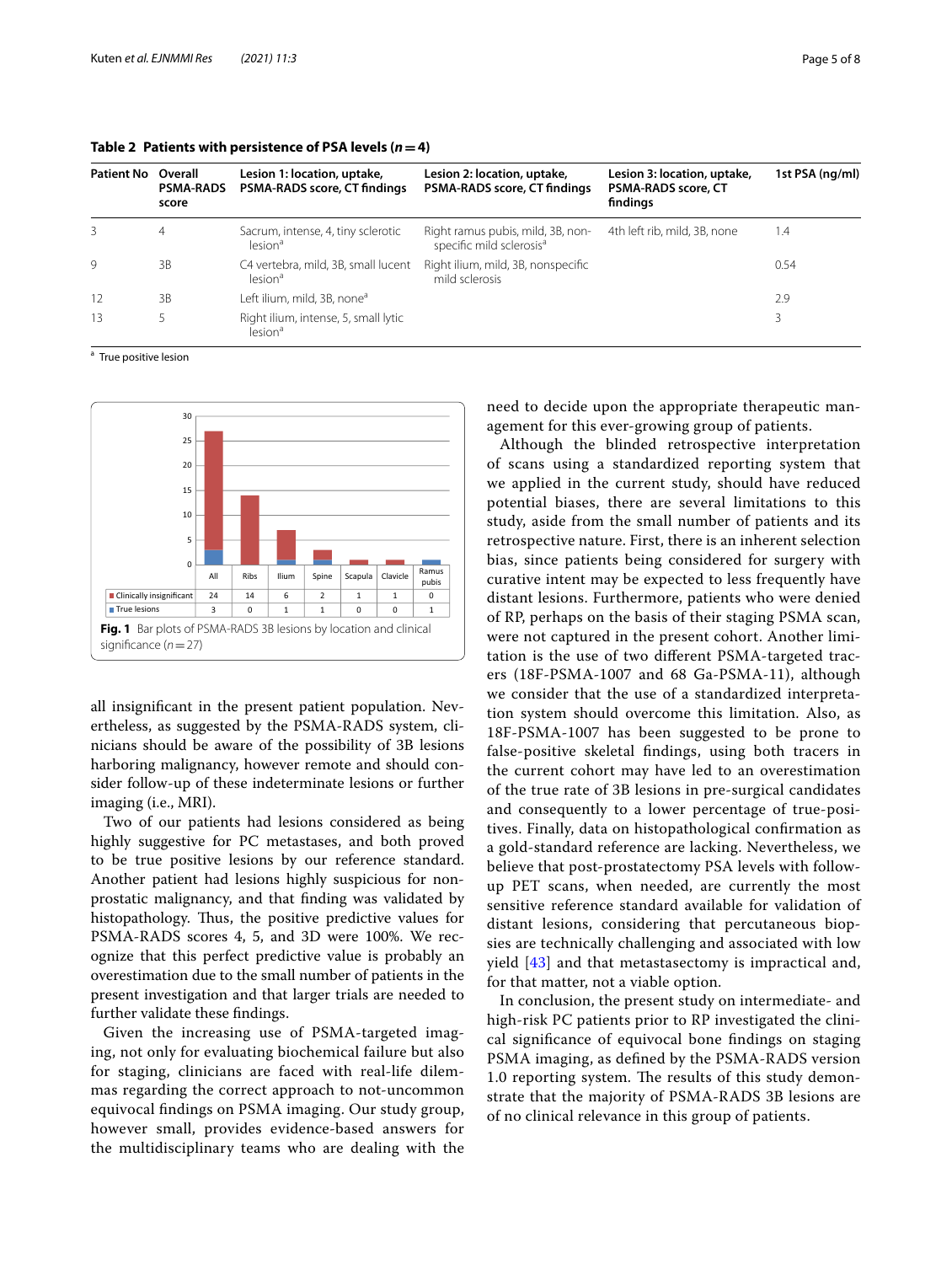

<span id="page-5-0"></span>



<span id="page-5-1"></span>axial fusion (**d**) and CT (**e**)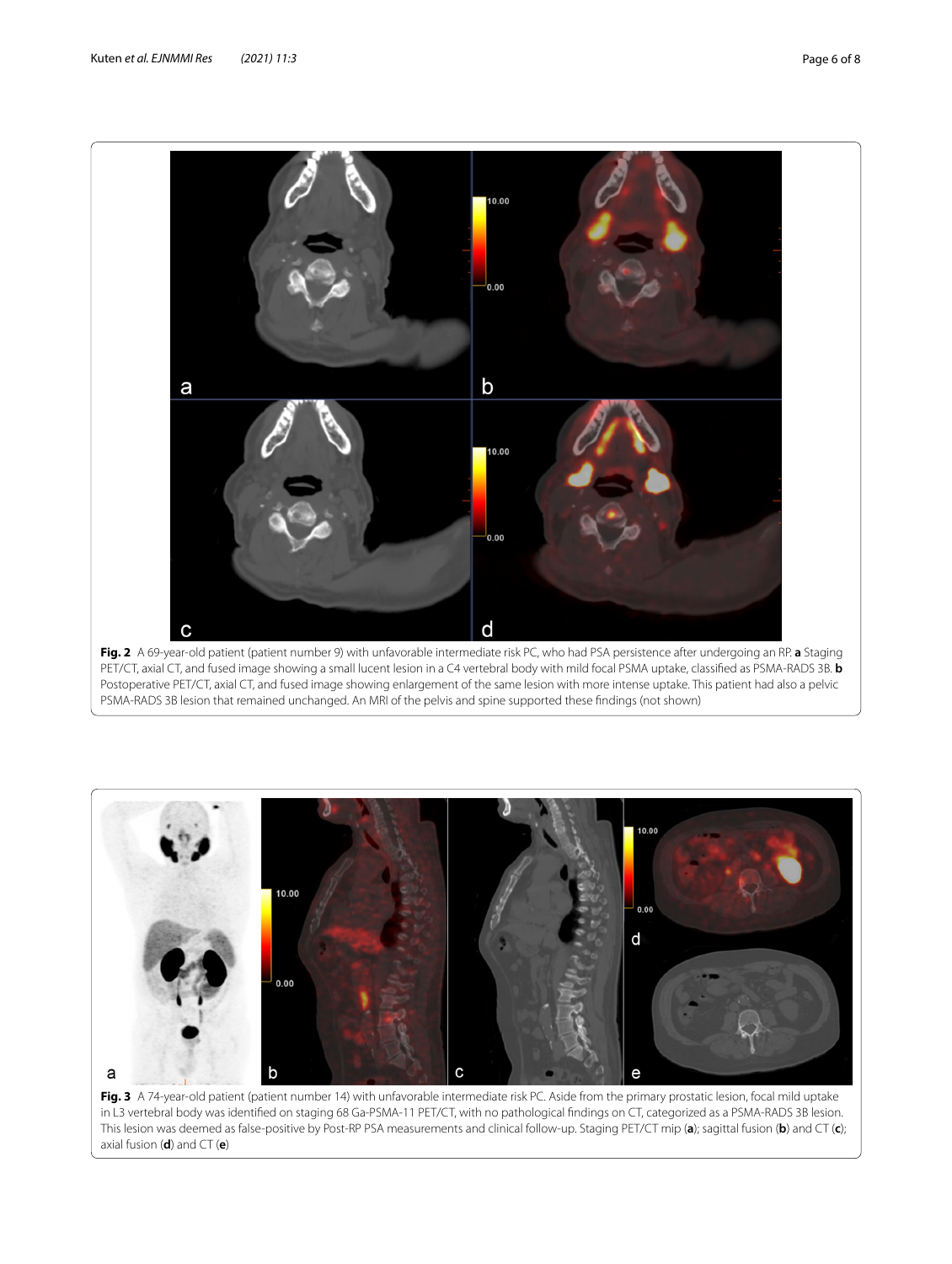#### **Abbreviations**

PC: Prostate cancer; PSMA: Prostate-specifc membrane antigen; PET/CT: Positron emission tomography/computed tomography; PSMA-RADS: The PSMA reporting and data system; RP: radical prostatectomy; NCCN: National Comprehensive Cancer Network; PLND: Pelvic lymph node dissection; 3D: Three-dimensional; MRI: Magnetic resonance imaging.

#### **Acknowledgements**

None.

#### **Authors' contributions**

JK and SD contributed to the conception of the study, data-collection, study design, writing, and revising the manuscript; IM contributed to the datacollection and study design; OY, RM, and EES contributed to the study design, writing, and revising the manuscript. All authors read and approved the fnal manuscript.

#### **Funding**

No funding was received**.**

#### **Availability of data and materials**

The datasets used and/or analyzed during the current study are available from the corresponding author on reasonable request.

#### **Ethics approval and consent to participate**

All procedures performed in studies involving human participants were in accordance with the ethical standards of the institutional and/or national research committee and with the 1964 Helsinki Declaration and its later amendments or comparable ethical standards. This article does not contain any studies with human participants or animals performed by any of the authors. This retrospective study protocol was approved by the local institutional ethics committee which waived written informed consent (Reference ID 663-20-TLV).

#### **Consent for publication**

Not applicable.

#### **Competing interests**

The authors declare that they have no competing interests.

#### **Author details**

<sup>1</sup> Departments of Nuclear Medicine, Tel-Aviv Sourasky Medical Center, 6 Weizmann St, 6423906 Tel-Aviv, Israel. <sup>2</sup> Departments of Urology, Tel-Aviv Sourasky Medical Center, Tel Aviv, Israel.<sup>3</sup> Sackler School of Medicine, Tel-Aviv University, Tel‑Aviv, Israel.

#### Received: 28 October 2020 Accepted: 22 December 2020 Published online: 06 January 2021

#### **References**

- <span id="page-6-0"></span>1. Afshar-Oromieh A, Malcher A, Eder M, Eisenhut M, Linhart HG, Hadaschik BA, et al. PET imaging with a [68Ga]gallium-labelled PSMA ligand for the diagnosis of prostate cancer: biodistribution in humans and frst evalua‑ tion of tumour lesions. Eur J Nucl Med Mol Imaging. 2013;40:486–95.
- <span id="page-6-1"></span>2. Perera M, Papa N, Christidis D, Wetherell D, Hofman MS, Murphy DG, et al. Sensitivity, specificity, and predictors of positive (68)Ga-prostate-specific membrane antigen positron emission tomography in advanced prostate cancer: a systematic review and meta-analysis. Eur Urol. 2016;70:926–37.
- 3. Eiber M, Maurer T, Souvatzoglou M, Beer AJ, Ruffani A, Haller B, et al. Evaluation of hybrid <sup>68</sup>Ga-PSMA ligand PET/CT in 248 patients with biochemical recurrence after radical prostatectomy. J Nucl Med. 2015;56:668–74.
- 4. Fendler WP, Calais J, Eiber M, Flavell RR, Mishoe A, Feng FY, et al. Assessment of 68Ga-PSMA-11 PET accuracy in localizing recurrent prostate cancer: a prospective single-arm clinical trial. JAMA Oncol. 2019;5:856–63.
- 5. Rauscher I, Maurer T, Beer AJ, Graner F-P, Haller B, Weirich G, et al. Value of 68Ga-PSMA HBED-CC PET for the assessment of lymph node metastases in prostate cancer patients with biochemical recurrence: comparison with histopathology after salvage lymphadenectomy. J Nucl Med. 2016;57:1713–9.
- 6. Afshar-Oromieh A, Holland-Letz T, Giesel FL, Kratochwil C, Mier W, Haufe S, et al. Diagnostic performance of 68Ga-PSMA-11 (HBED-CC) PET/CT in patients with recurrent prostate cancer: evaluation in 1007 patients. Eur J Nucl Med Mol Imaging [Internet]. 2017;44:1258–68. https://doi.org/[https](https://doi.org/10.1007/s00259-017-3711-7) [://doi.org/10.1007/s00259-017-3711-7](https://doi.org/10.1007/s00259-017-3711-7)
- 7. Afshar-Oromieh A, Avtzi E, Giesel FL, Holland-Letz T, Linhart HG, Eder M, et al. The diagnostic value of PET/CT imaging with the (68)Ga-labelled PSMA ligand HBED-CC in the diagnosis of recurrent prostate cancer. Eur J Nucl Med Mol Imaging. 2015;42:197–209.
- 8. Maurer T, Gschwend JE, Rauscher I, Souvatzoglou M, Haller B, Weirich G, et al. Diagnostic efficacy of (68)Gallium-PSMA positron emission tomography compared to conventional imaging for lymph node staging of 130 consecutive patients with intermediate to high risk prostate cancer. J Urol. 2016;195:1436–43.
- 9. Fendler WP, Schmidt DF, Wenter V, Thierfelder KM, Zach C, Stief C, et al. 68Ga-PSMA PET/CT detects the location and extent of primary prostate cancer. J Nucl Med. 2016;57:1720–5.
- 10. Herlemann A, Wenter V, Kretschmer A, Thierfelder KM, Bartenstein P, Faber C, et al. (68)Ga-PSMA positron emission tomography/computed tomography provides accurate staging of lymph node regions prior to lymph node dissection in patients with prostate cancer. Eur Urol. 2016;70:553–7.
- 11. van Leeuwen PJ, Emmett L, Ho B, Delprado W, Ting F, Nguyen Q, et al. Prospective evaluation of 68Gallium-prostate-specifc membrane antigen positron emission tomography/computed tomography for preoperative lymph node staging in prostate cancer. BJU Int. 2017;119:209–15.
- 12. Hofman MS, Lawrentschuk N, Francis RJ, Tang C, Vela I, Thomas P, et al. Prostate-specifc membrane antigen PET-CT in patients with highrisk prostate cancer before curative-intent surgery or radiotherapy (proPSMA): a prospective, randomised, multicentre study. Lancet (London, England). 2020;395:1208–16.
- 13. Giesel FL, Fiedler H, Stefanova M, Sterzing F, Rius M, Kopka K, et al. PSMA PET/CT with Glu-urea-Lys-(Ahx)-[<sup>68</sup>Ga(HBED-CC)] versus 3D CT volumetric lymph node assessment in recurrent prostate cancer. Eur J Nucl Med Mol Imaging. 2015;42:1794–800.
- 14. Pyka T, Okamoto S, Dahlbender M, Tauber R, Retz M, Heck M, et al. Comparison of bone scintigraphy and (68)Ga-PSMA PET for skeletal staging in prostate cancer. Eur J Nucl Med Mol Imaging. 2016;43:2114–21.
- 15. Afshar-Oromieh A, Zechmann CM, Malcher A, Eder M, Eisenhut M, Linhart HG, et al. Comparison of PET imaging with a (68)Ga-labelled PSMA ligand and (18)F-choline-based PET/CT for the diagnosis of recurrent prostate cancer. Eur J Nucl Med Mol Imaging. 2014;41:11–20.
- <span id="page-6-2"></span>16. Rowe SP, Macura KJ, Mena E, Blackford AL, Nadal R, Antonarakis ES, et al. PSMA-Based [(18)F]DCFPyL PET/CT is superior to conventional imaging for lesion detection in patients with metastatic prostate cancer. Mol Imaging Biol. 2016;18:411–9.
- <span id="page-6-3"></span>17. Giesel FL, Hadaschik B, Cardinale J, Radtke J, Vinsensia M, Lehnert W, et al. F-18 labelled PSMA-1007: biodistribution, radiation dosimetry and histopathological validation of tumor lesions in prostate cancer patients. Eur J Nucl Med Mol Imaging. 2017;44:678–88.
- <span id="page-6-4"></span>18. Rauscher I, Maurer T, Fendler WP, Sommer WH, Schwaiger M, Eiber M. (68) Ga-PSMA ligand PET/CT in patients with prostate cancer: how we review and report. Cancer Imaging. 2016;16:14.
- <span id="page-6-5"></span>19. Sheikhbahaei S, Afshar-Oromieh A, Eiber M, Solnes LB, Javadi MS, Ross AE, et al. Pearls and pitfalls in clinical interpretation of prostate-specific membrane antigen (PSMA)-targeted PET imaging. Eur J Nucl Med Mol Imaging [Internet]. 2017;44:2117–36. Doi:https://doi.org[/https://doi.org/10.1007/](https://doi.org/10.1007/s00259-017-3780-7) [s00259-017-3780-7](https://doi.org/10.1007/s00259-017-3780-7)
- 20. Rowe SP, Deville C, Paller C, Cho SY, Fishman EK, Pomper MG, et al. Uptake of (18)F-DCFPyL in Paget's disease of bone, an important potential pitfall in clinical interpretation of PSMA PET studies. Tomography. 2015;1:81–4.
- 21. Werner RA, Sheikhbahaei S, Jones KM, Javadi MS, Solnes LB, Ross AE, et al. Patterns of uptake of prostate-specifc membrane antigen (PSMA)-targeted (18)F-DCFPyL in peripheral ganglia. Ann Nucl Med. 2017;31:696–702.
- 22. Rischpler C, Beck TI, Okamoto S, Schlitter AM, Knorr K, Schwaiger M, et al. (68)Ga-PSMA-HBED-CC uptake in cervical, celiac, and sacral ganglia as an important pitfall in prostate cancer PET imaging. J Nucl Med. 2018;59:1406–11.
- <span id="page-6-6"></span>23. Hofman MS, Hicks RJ, Maurer T, Eiber M. Prostate-specifc membrane antigen PET: clinical utility in prostate cancer, normal patterns, pearls, and pitfalls. Radiographics. 2018;38:200–17.